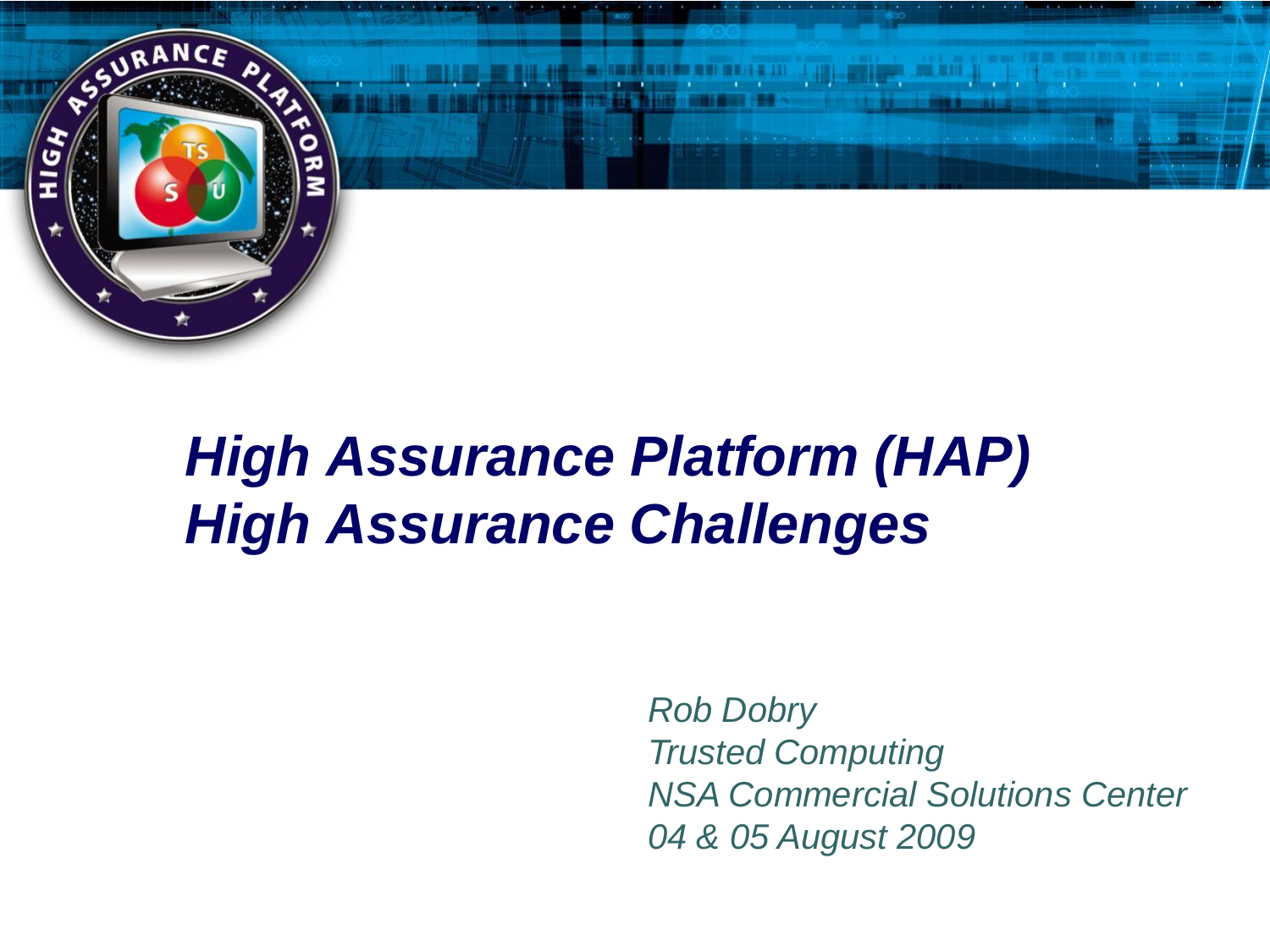

#### **What is HAP?**

HAP is being developed to provide users with two primary capabilities:

- 1. Provide secure access to multiple domains or networks from a single workstation
- 2. Allow secure data movement between domains

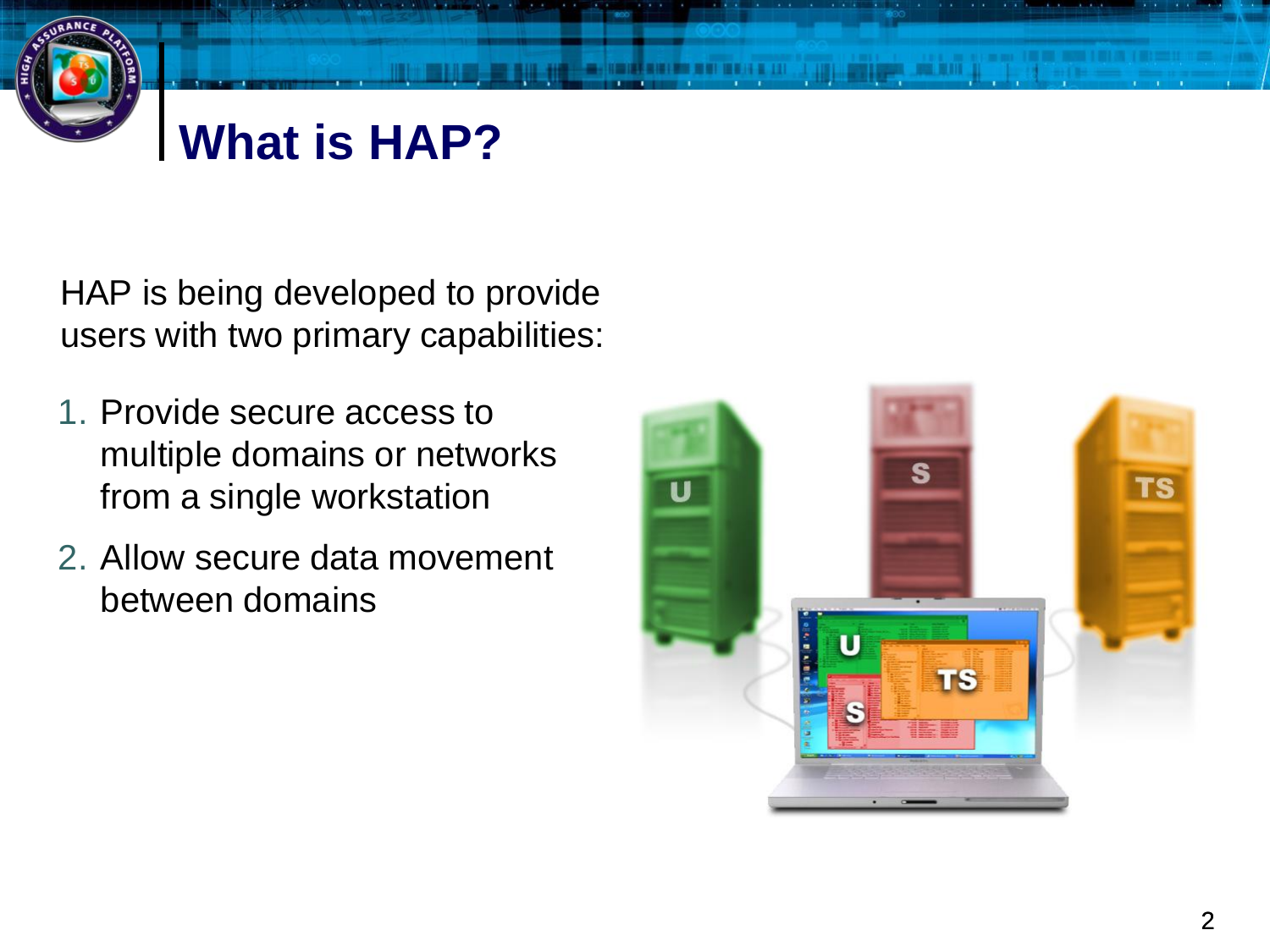

#### **Program Goals**

- Deliver a computing platform architecture and roadmap leading to  $U \rightarrow TS$  on the same platform
- Allow secure data movement between domains
- Deliver certified and accredited reference implementations that can be built, modified, and commercialized by industry
- Run legacy applications and systems
- Be enclave agile / remotely reconfigurable
- Support common peripherals
- Incrementally deliver near-term, meaningful capabilities
- Leverage COTS HW & SW to the maximum extent possible
- Develop government components only when absolutely necessary to achieve very specific results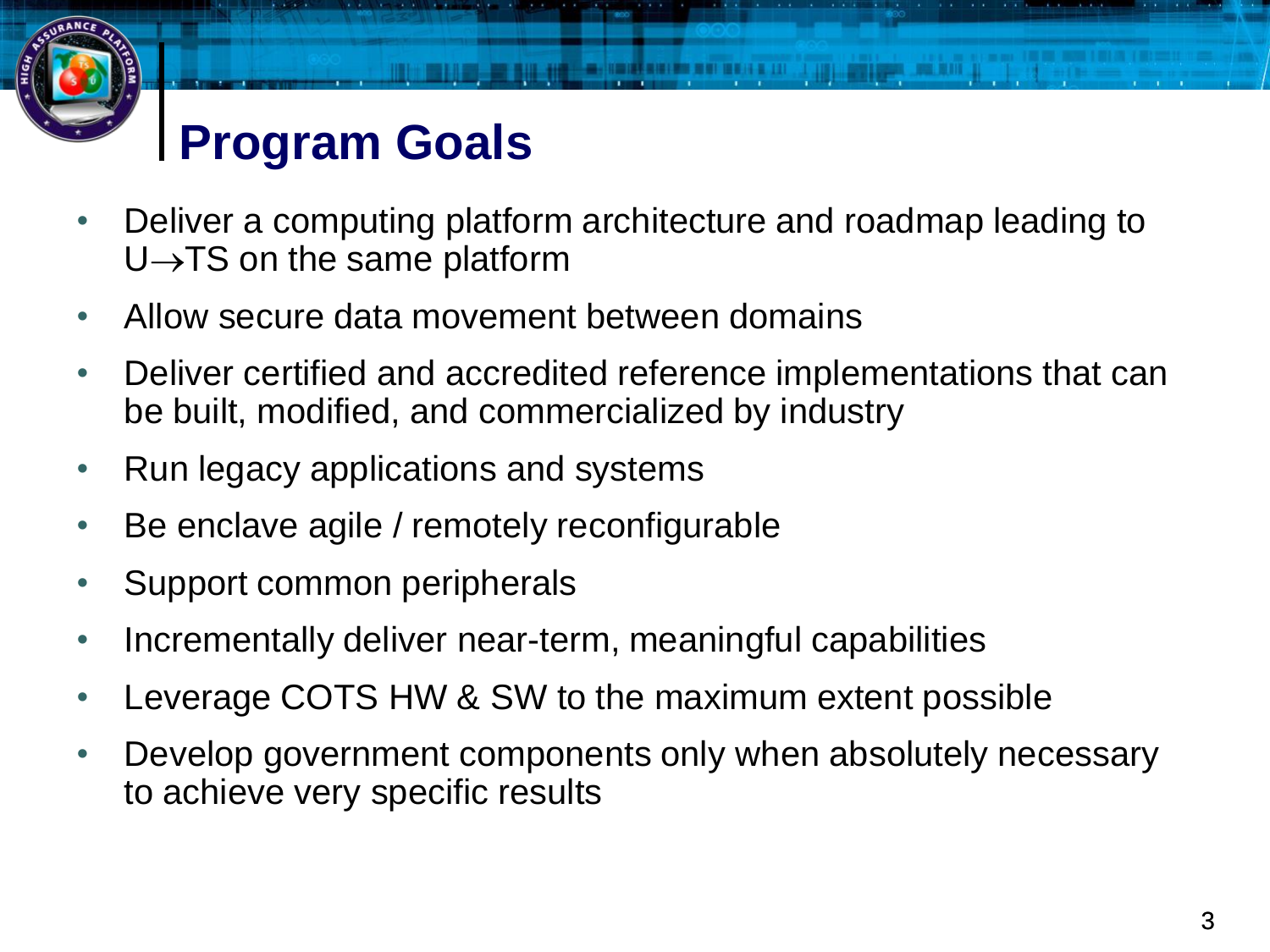

#### **Fusion of Commercial Relevant Technologies and High Assurance**

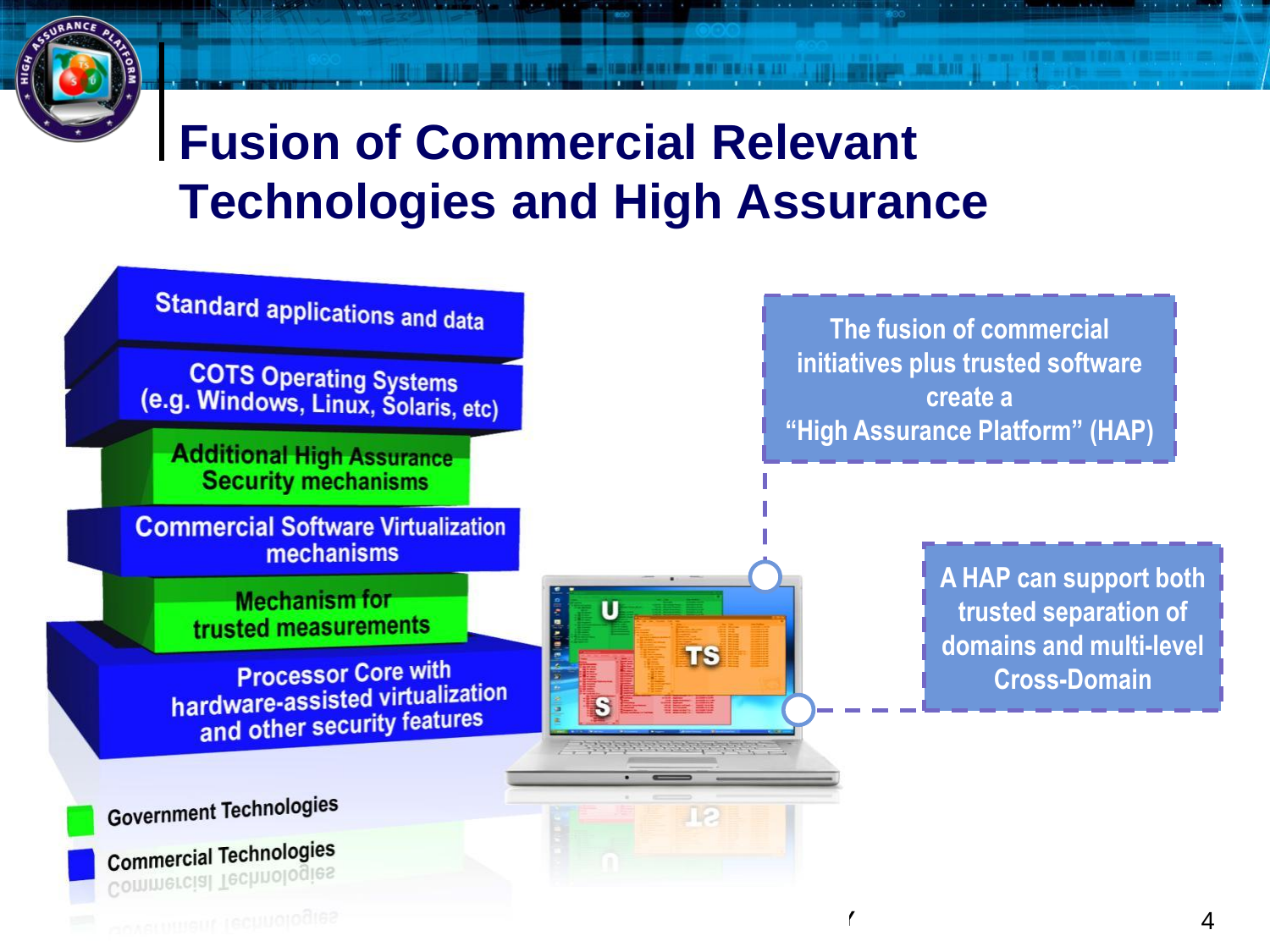

#### **What Have We Delivered?**

- Release 1
	- **Capabilities** 
		- **Single Level Separation**
		- Measured Launch/Platform Attestation/Passive NAC
	- Certification & Accreditation Status:
		- SABI: ST&E completed
		- TSABI: Completed waiting for the ATO from ODNI

**[HAP R1](http://www.gdc4s.com/content/detail.cfm?item=35a995b0-b3b7-4097-9324-2c50008b3a75&page=6) Workstation commercially available through Dell NOW**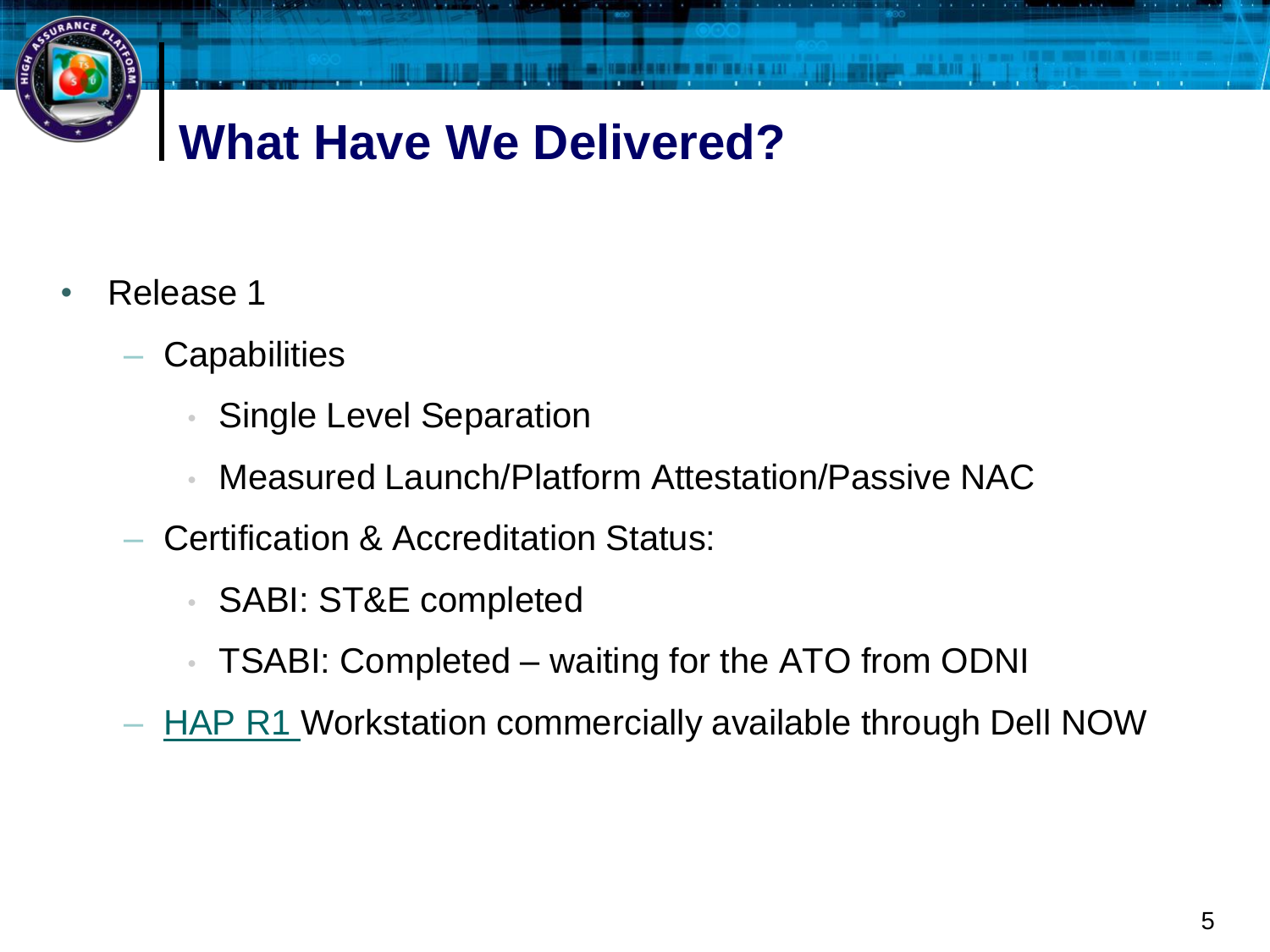

#### **What Are We Building?**

- Release 2
	- **Capabilities** 
		- Single Level Separation between TS/S or S/U
		- Runtime Measurements/Restrictive NAC/vTPM
	- Will run on same hardware baseline as Release 1
	- Include laptop and tactical server instantiation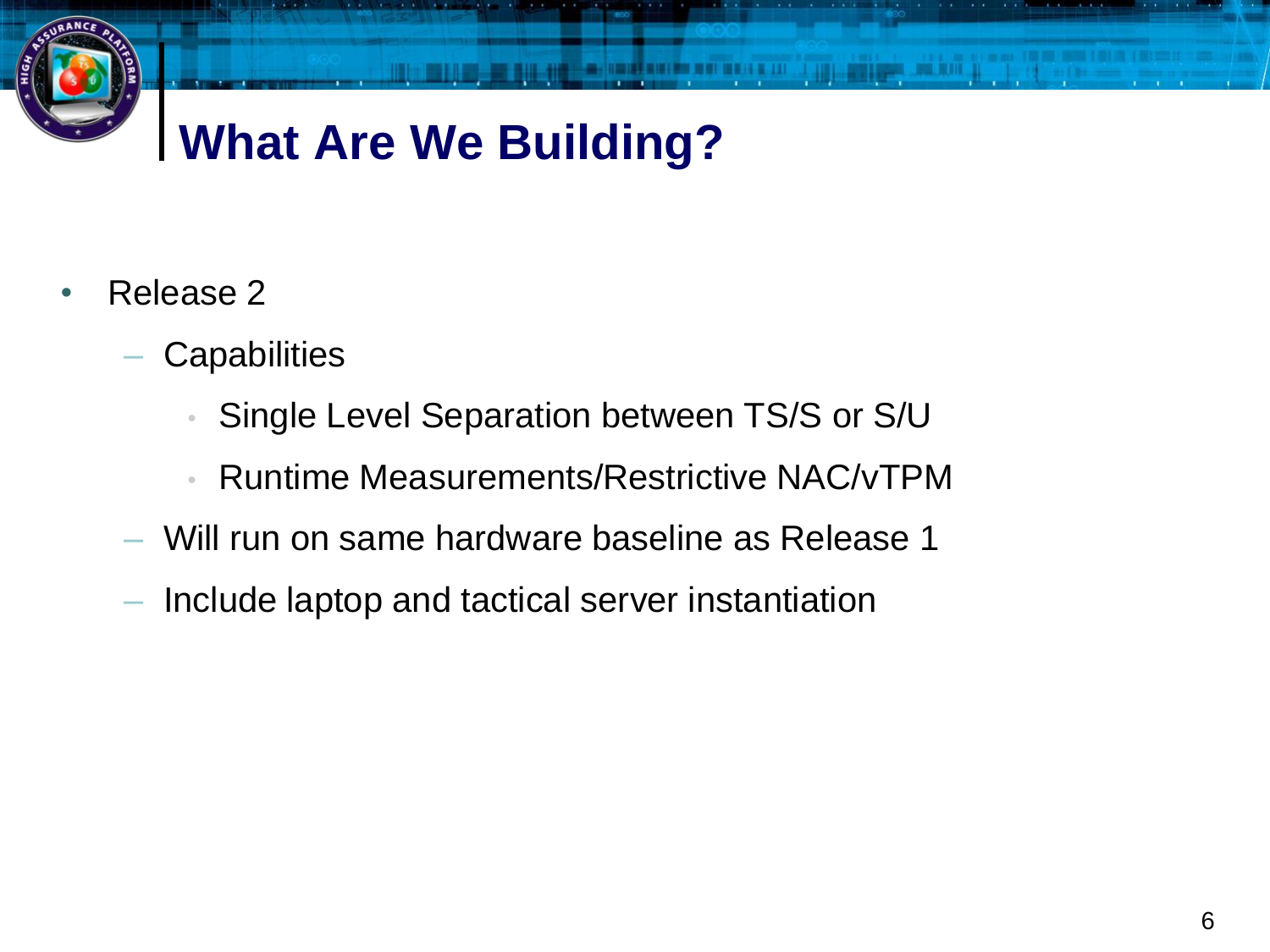

- Separation
- Sharing
- Security
- Manageability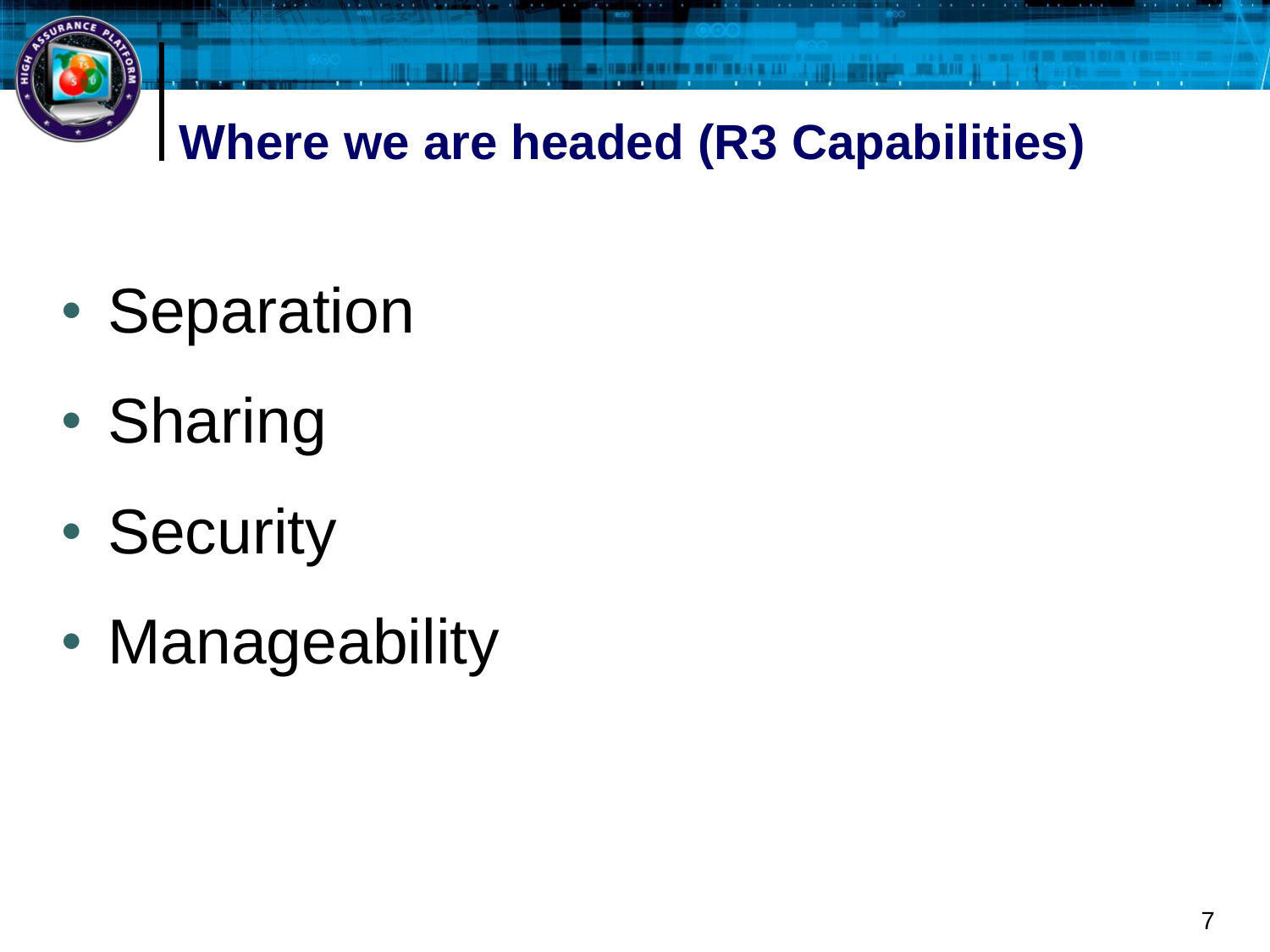

#### **Separation**

- 2-Domain Separation
	- Unclassified thru Top Secret
- **Device Driver Isolation** 
	- Hardware enforced
- **Direct Device Assignment** 
	- Assign specific ports/devices to specific computing environments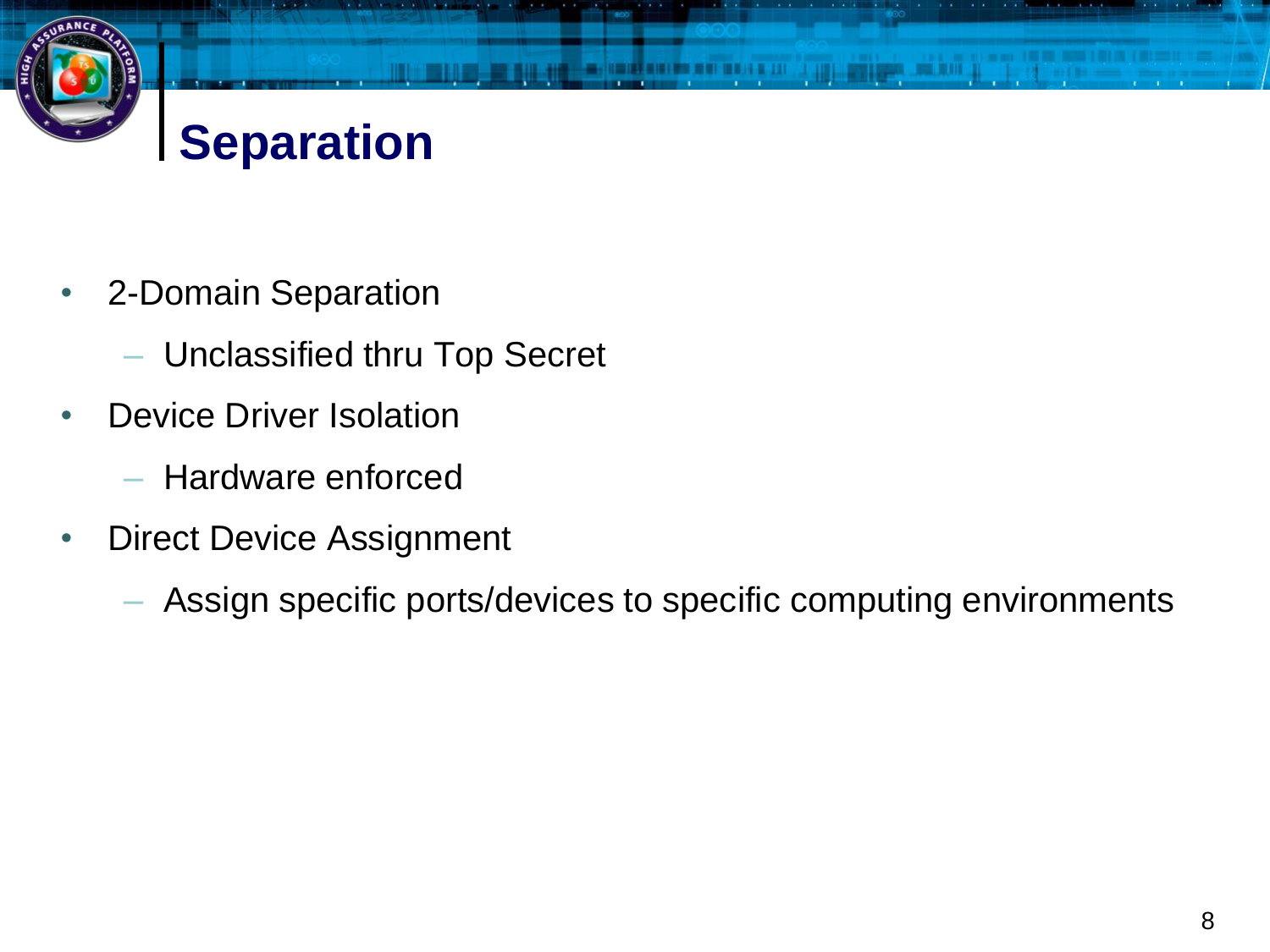

## **Sharing**

- Single sign-on
- Multi-factor Authentication / Multi-level token
	- Authenticate across security domains
- Cross domain sharing
- Cross domain discovery
- Cross domain collaboration
- Create Communities of Interest (COI)
- Trusted service interface
	- Other computing environments leverage HAP security properties
- General user access
	- User at lowest security level can use platform (PL5)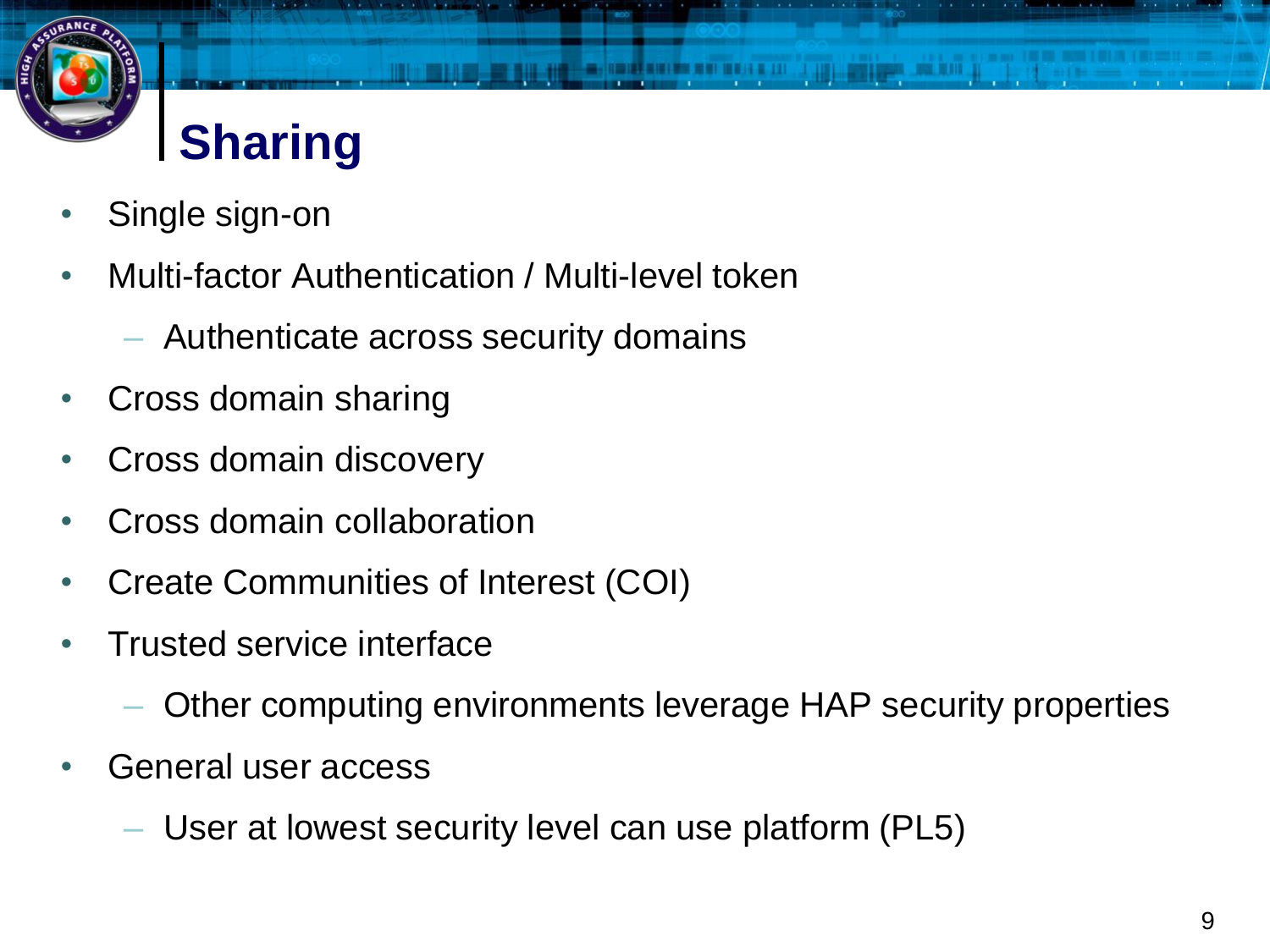

### **Security**

- **Mutual Attestation** 
	-
	- Machine / Machine Machine / Network enterprise
- Phased integrity measurements
	- Freshness of measurements
- Integrity based policy enforcement
	- Evaluate measurements
- Data at rest protection
- **Zeroization**
- Trusted path / Trusted display
	- Protect data paths / displays
- Network event analysis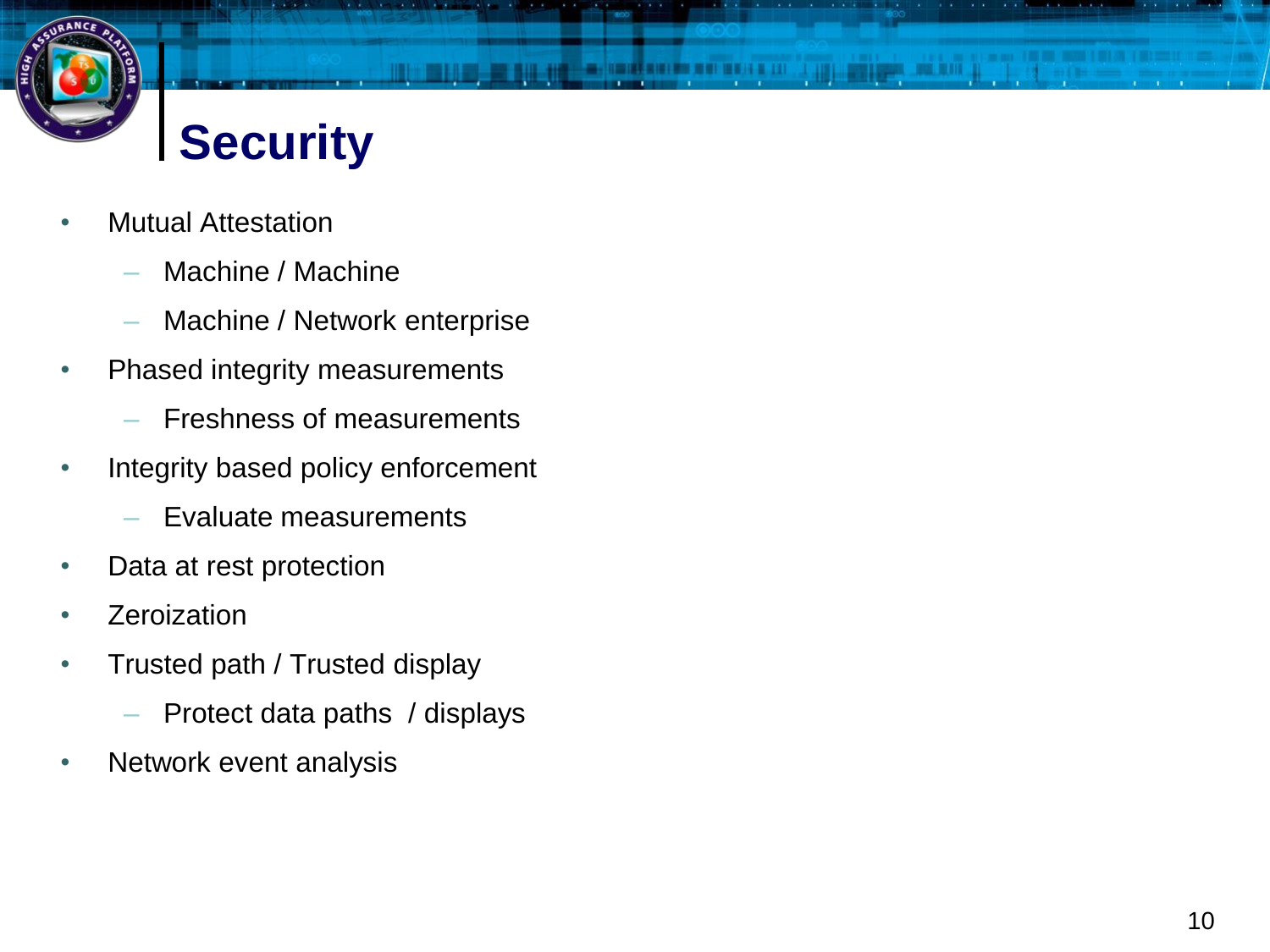

## **Manageability**

- Single wire
- Remote administration
- Just enough Operating System (JeOS)
- **Interoperability**
- On demand secure launch
	- Non-secure to secure and back
- Form factor
	- Desktop
	- Laptop
	- **Server**
	- Embedded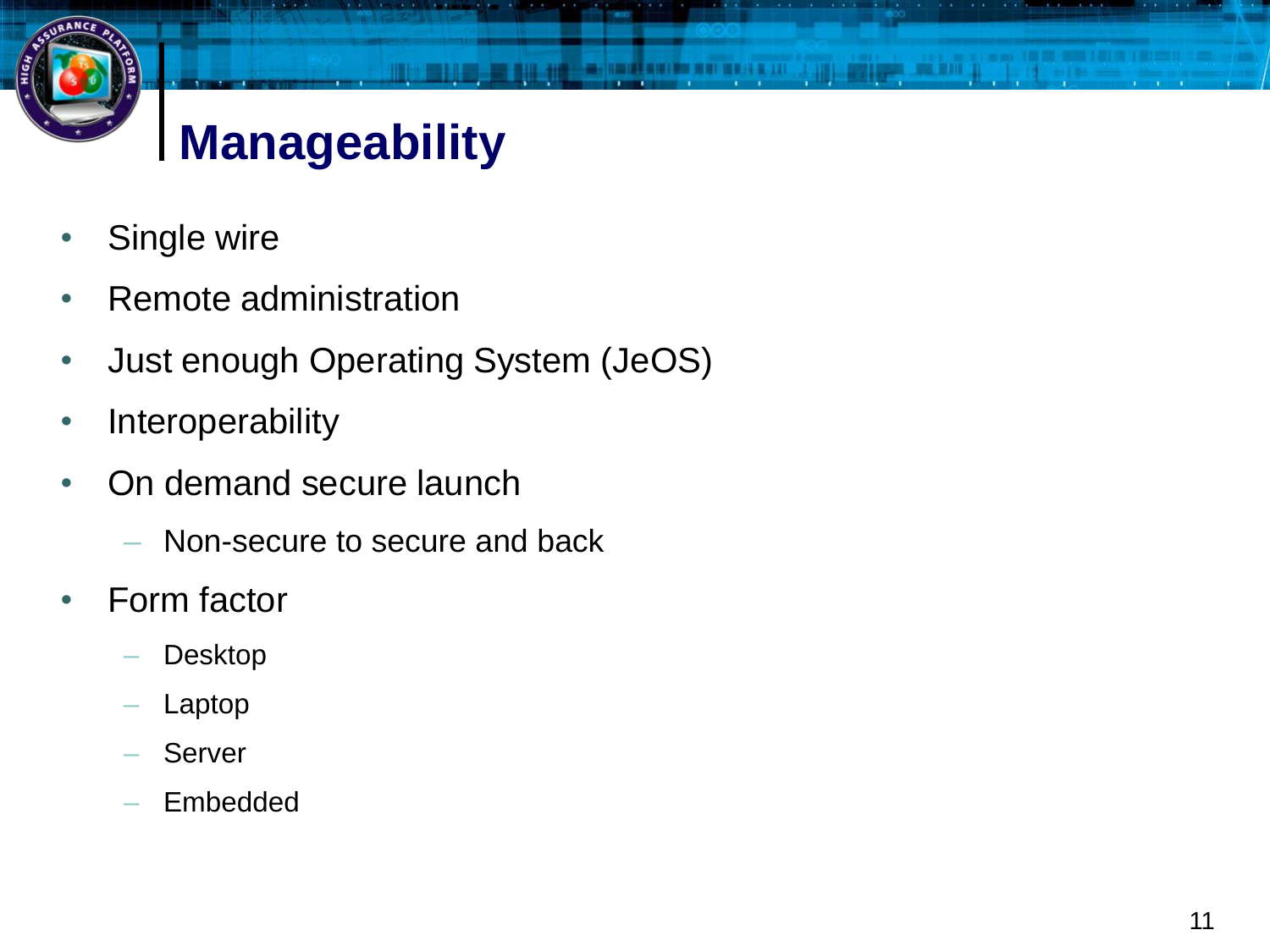

## **Areas of Challenge: Release 3**

- Bare Metal Hypervisor
	- Tailored for enterprise server/client
- Virtualization
	- Decomposition of Host OS into a virtual trusted platform
	- Server-side sharing for low-to-high movement of data
	- Server-side sharing for high-to-low movement of data
	- Secure Virtual Appliance for Single NIC
- Attestation
	- Measurement of mobile VMs
	- Measurement of hypervisor and virtual trusted platform
	- Integration of measurements across domains
	- Late launch just-in time client
- **Administration** 
	- Large scale VM configuration management
	- Automated provisioning for VM-based COI
	- Coordinated provisioning between client and server for COI
- $18A$ 
	- Single sign on
- Audit
	- Integrated audit of virtual trusted platform and guest VMs
- Access Control

Type enforcing hypervisor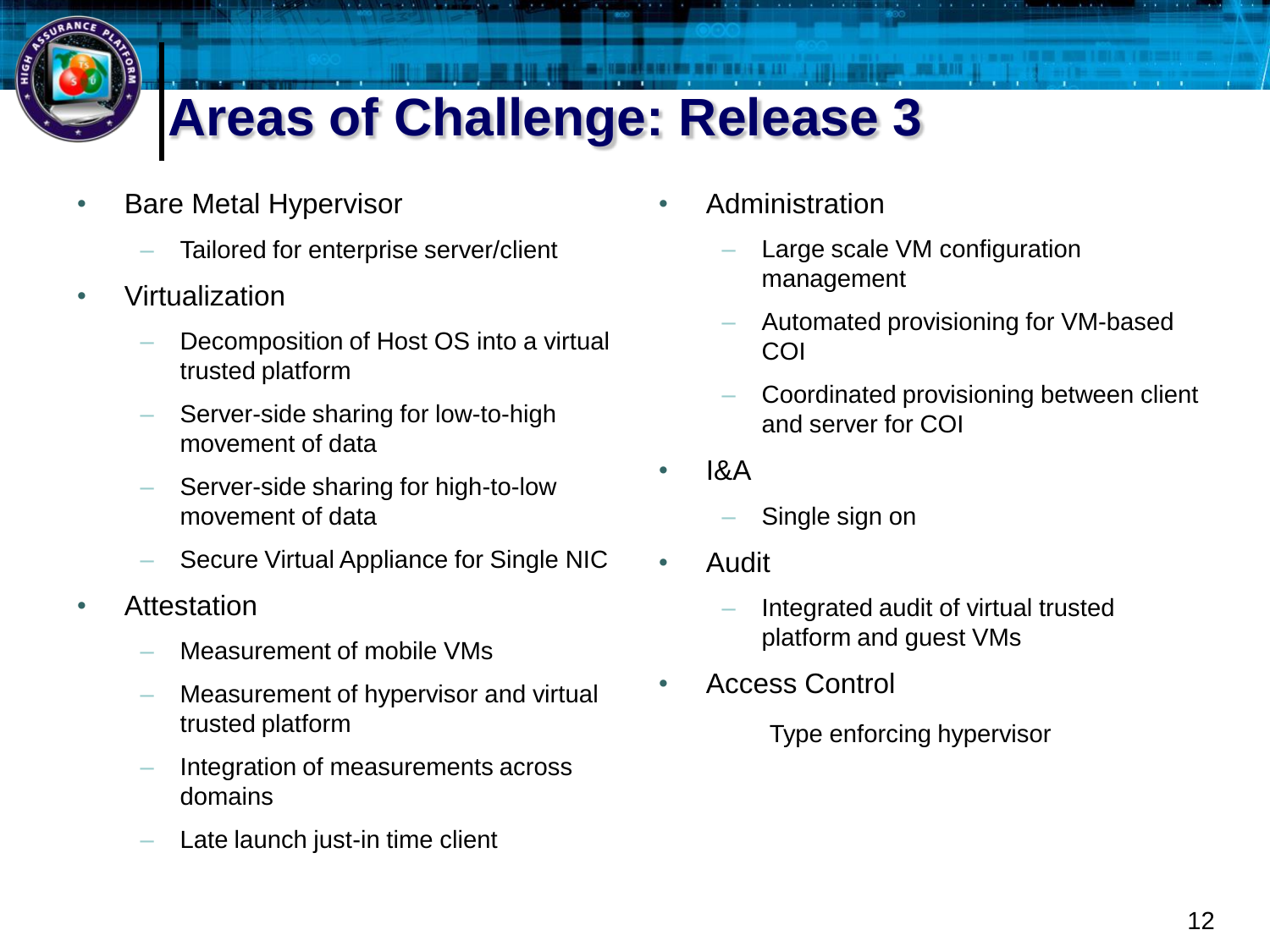

Further questions contact:

Rob Dobry (410)854-4179 rwdobry@missi.ncsc.mil

Neil Kittleson (410) 854-4174 ndkittl@nsa.gov